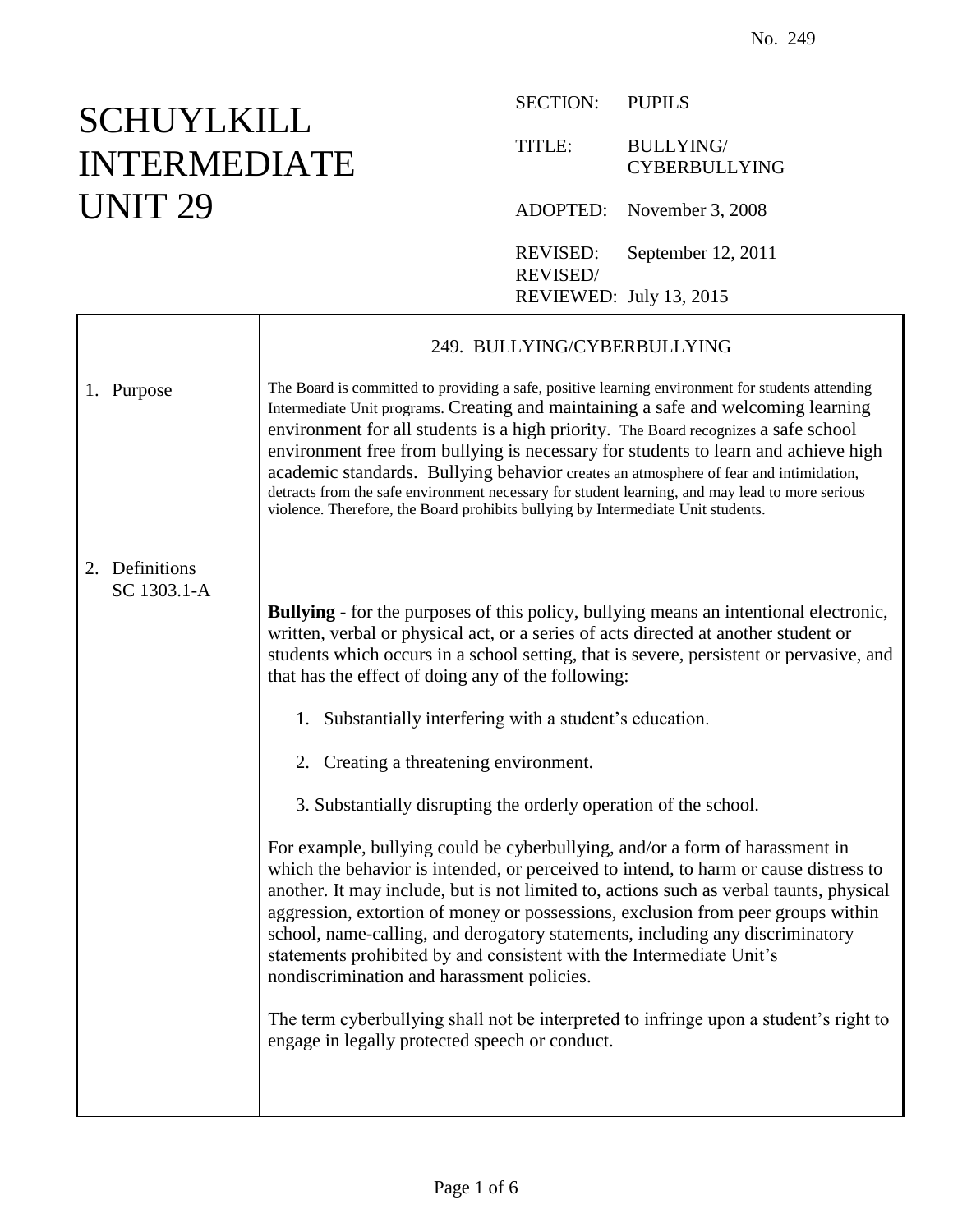| SC 1303.1-A                        | School setting means in the school, on school grounds, in school vehicles, at a<br>designated bus stop or at any activity sponsored, supervised or sanctioned by the<br>Intermediate Unit.                                                                                                                                                                                            |
|------------------------------------|---------------------------------------------------------------------------------------------------------------------------------------------------------------------------------------------------------------------------------------------------------------------------------------------------------------------------------------------------------------------------------------|
| 3. Authority<br>SC 1303.1-A        | The Board prohibits all forms of bullying in any school setting. Any violation of<br>this policy shall be considered an infraction of the Code of Student Conduct, with<br>discipline implemented accordingly, and on a case-by-case basis. All bullying<br>behavior that is believed to be a violation of the Pennsylvania Crimes Code will be<br>reported to the police.            |
|                                    | This policy shall be implemented through the cooperative efforts of the Executive<br>Director, the Executive Director's Team, the building administrators, the school<br>employees, the parents/guardians, the students, the school volunteers, law<br>enforcement, agency providers and the Intermediate Unit's community.                                                           |
|                                    | Any person discovering bullying shall report the incident to a Schuylkill<br>Intermediate Unit teacher, counselor, or administrator. School employees will<br>provide immediate interventions consistent with this policy. Students are also<br>required to immediately report bullying                                                                                               |
|                                    | The Board directs that complaints of bullying shall be investigated promptly, and<br>corrective action shall be taken when allegations are verified. Confidentiality of all<br>parties shall be maintained, consistent with the Intermediate Unit's legal and<br>investigative obligations. No reprisals or retaliation shall occur as a result of good<br>faith reports of bullying. |
| 4. Delegation of<br>Responsibility | Each student must be responsible to respect the rights of others and to ensure an<br>atmosphere free from bullying.                                                                                                                                                                                                                                                                   |
| SC 1303.1-A                        | The Executive Director or designee(s) must ensure that this policy is reviewed<br>annually with students, and in cooperation with other appropriate Intermediate Unit<br>administrators ensure that this policy is reviewed every three (3) years, then, if<br>applicable, recommend necessary changes to the Board of Directors.                                                     |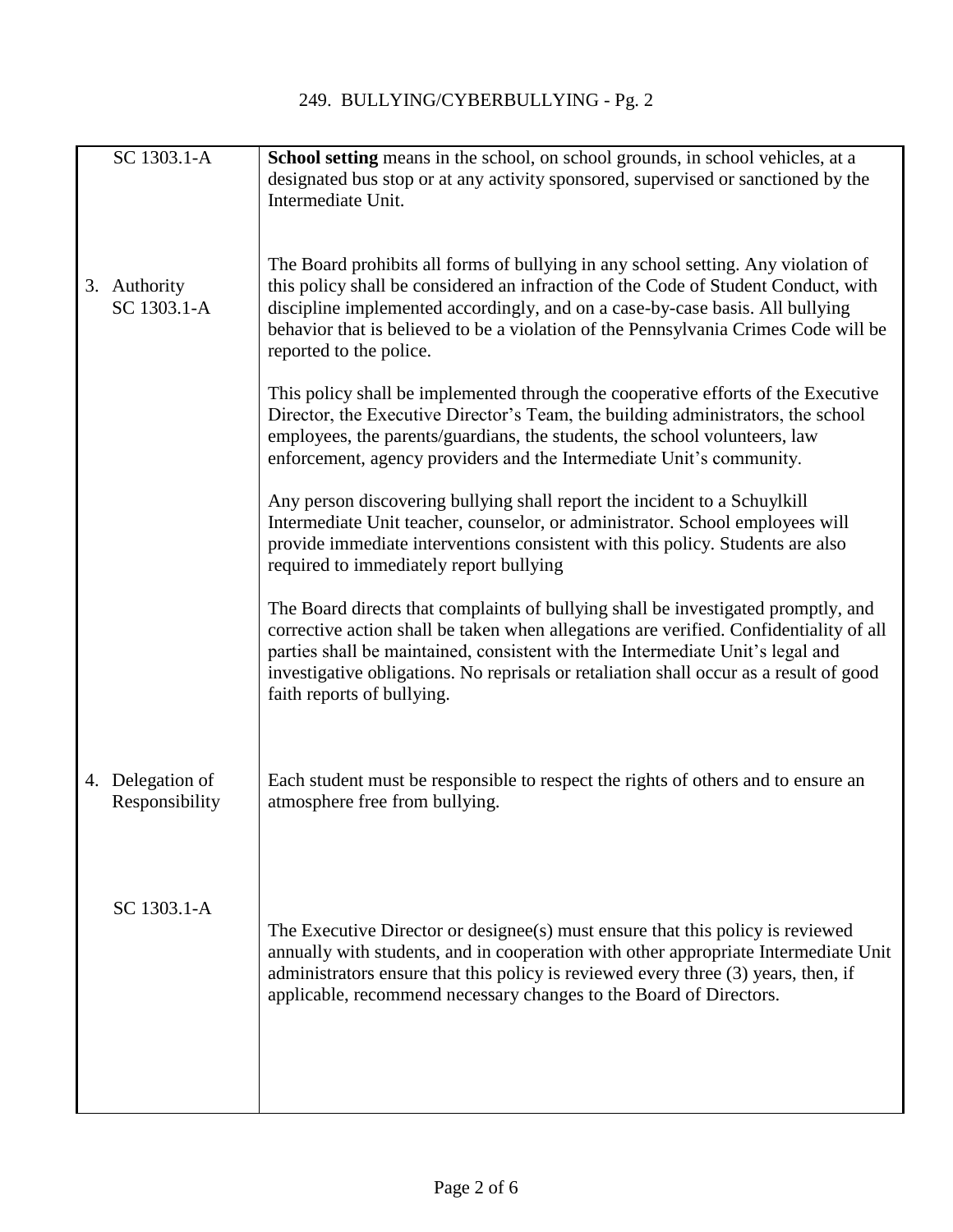| SC 1303.1-A                                              | The Intermediate Unit administrators must annually provide the following<br>information with the Safe School Report:                                                                                                                                                                   |
|----------------------------------------------------------|----------------------------------------------------------------------------------------------------------------------------------------------------------------------------------------------------------------------------------------------------------------------------------------|
|                                                          | 1. The Board of Director's Bullying Policy.                                                                                                                                                                                                                                            |
|                                                          | 2. A report of the Intermediate Unit's bullying incidents.                                                                                                                                                                                                                             |
|                                                          | 3. Information on the development and implementation of the bullying<br>prevention, intervention, and education programs.                                                                                                                                                              |
| Guidelines<br>5.<br>SC 1303.1-A<br>Title 22<br>Sec. 12.3 | The Code of Student Conduct, which shall contain this policy, shall be<br>disseminated annually to students.                                                                                                                                                                           |
| Pol. 218                                                 | This policy must be accessible in every Intermediate Unit classroom. The policy<br>must be posted in a prominent location within each Intermediate Unit building and<br>on the website, if available.                                                                                  |
|                                                          |                                                                                                                                                                                                                                                                                        |
| SC 1302-A,<br>$1303.1 - A$                               | Bullying Prevention, Intervention, And Education Programs                                                                                                                                                                                                                              |
| Pol. 236                                                 | The Intermediate Unit must develop and implement bullying prevention and<br>intervention programs. Such programs shall provide Intermediate Unit staff and<br>students with appropriate training for effectively responding to, intervening in and<br>reporting incidents of bullying. |
|                                                          | The Intermediate Unit must educate students about appropriate online behavior,<br>including interacting with other individuals on social networking websites and in<br>chat rooms and cyberbullying awareness and response.                                                            |
|                                                          | Bullying prevention, intervention, and education programs must also be provided<br>that consists of school-wide actions, classroom-level activities, individual<br>interventions and community involvement.                                                                            |
|                                                          | 1. School-wide actions include, but are not limited to, training for school staff and<br>students and adoption of the following district-wide anti-bullying rules:                                                                                                                     |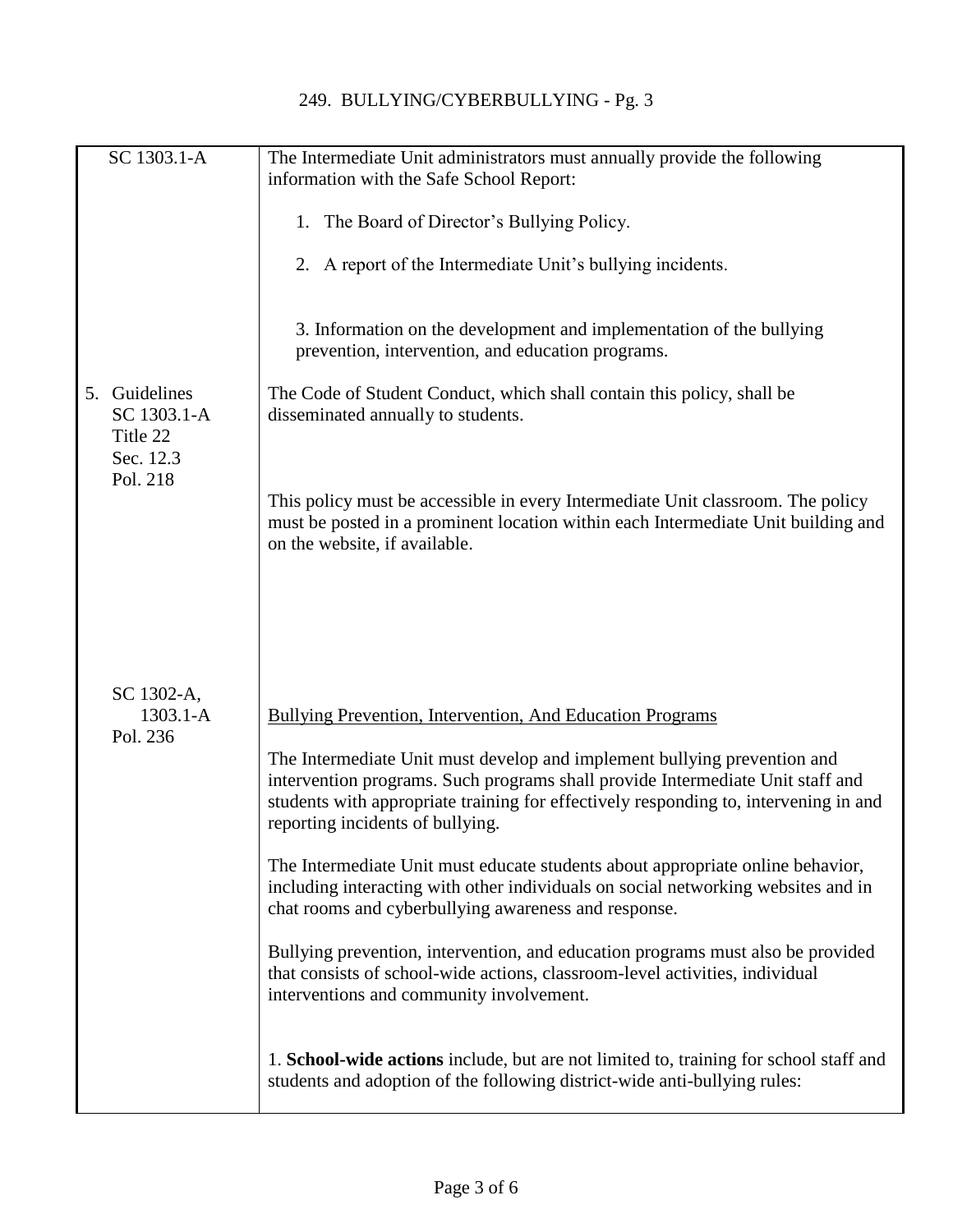## 249. BULLYING/CYBERBULLYING - Pg. 4

| We do not bully others.<br>a.                                                                                                                                                                                                                                                                                                                                                                            |
|----------------------------------------------------------------------------------------------------------------------------------------------------------------------------------------------------------------------------------------------------------------------------------------------------------------------------------------------------------------------------------------------------------|
| b. We help students who are bullied.                                                                                                                                                                                                                                                                                                                                                                     |
| We include students who are left out.<br>$\mathbf{c}$ .                                                                                                                                                                                                                                                                                                                                                  |
| d. We tell an adult at school and an adult at home when somebody is being<br>bullied.                                                                                                                                                                                                                                                                                                                    |
| 2. Classroom level activities include, but are not limited to, consistent<br>interventions, use of rules, reinforcement of pro-social behavior, and<br>incorporation of anti-bullying themes.                                                                                                                                                                                                            |
| 3. Individual interventions include, but are not limited to, follow up with both<br>victims and bullies that may include consequences, provisions for making<br>restitution and counseling referrals, as appropriate.                                                                                                                                                                                    |
| 4. Community involvement encourages partnerships with families, community<br>organizations and agencies to implement the Intermediate Unit's bullying<br>prevention, intervention, and education programs.                                                                                                                                                                                               |
| <b>Complaint Procedure</b>                                                                                                                                                                                                                                                                                                                                                                               |
| When a student believes that s/he is a victim of bullying, the student shall promptly<br>report a complaint of bullying, orally or in writing, to the supervisor, counselor,<br>teacher or another school employee. If the supervisor is the subject of a bullying<br>complaint, the student shall promptly report the complaint directly to the Executive<br>Director or Executive Director's designee. |
| All school employees are required to report alleged violations of this policy to the<br>building supervisor or the supervisor's designee. An employee shall be subject to<br>disciplinary procedures consistent with the current collective bargaining agreement,<br>as applicable, and Intermediate Unit policy for failure to report.                                                                  |
| Complaints of bullying must be investigated by the supervisor/supervisor's<br>designee,                                                                                                                                                                                                                                                                                                                  |
| or Executive Director/Executive Director's designee, as applicable, promptly, and<br>corrective action must be taken when all allegations are verified, Confidentiality of<br>all parties must be maintained, consistent with the Intermediate Unit's legal and<br>investigative obligations. The incident must be maintained as a confidential record<br>in                                             |
| the discipline file of both the victim and the bully.                                                                                                                                                                                                                                                                                                                                                    |
| The building supervisor/supervisor's designee or Executive Director/Executive<br>Director's designee will contact the parent/guardian of both the bully and the                                                                                                                                                                                                                                          |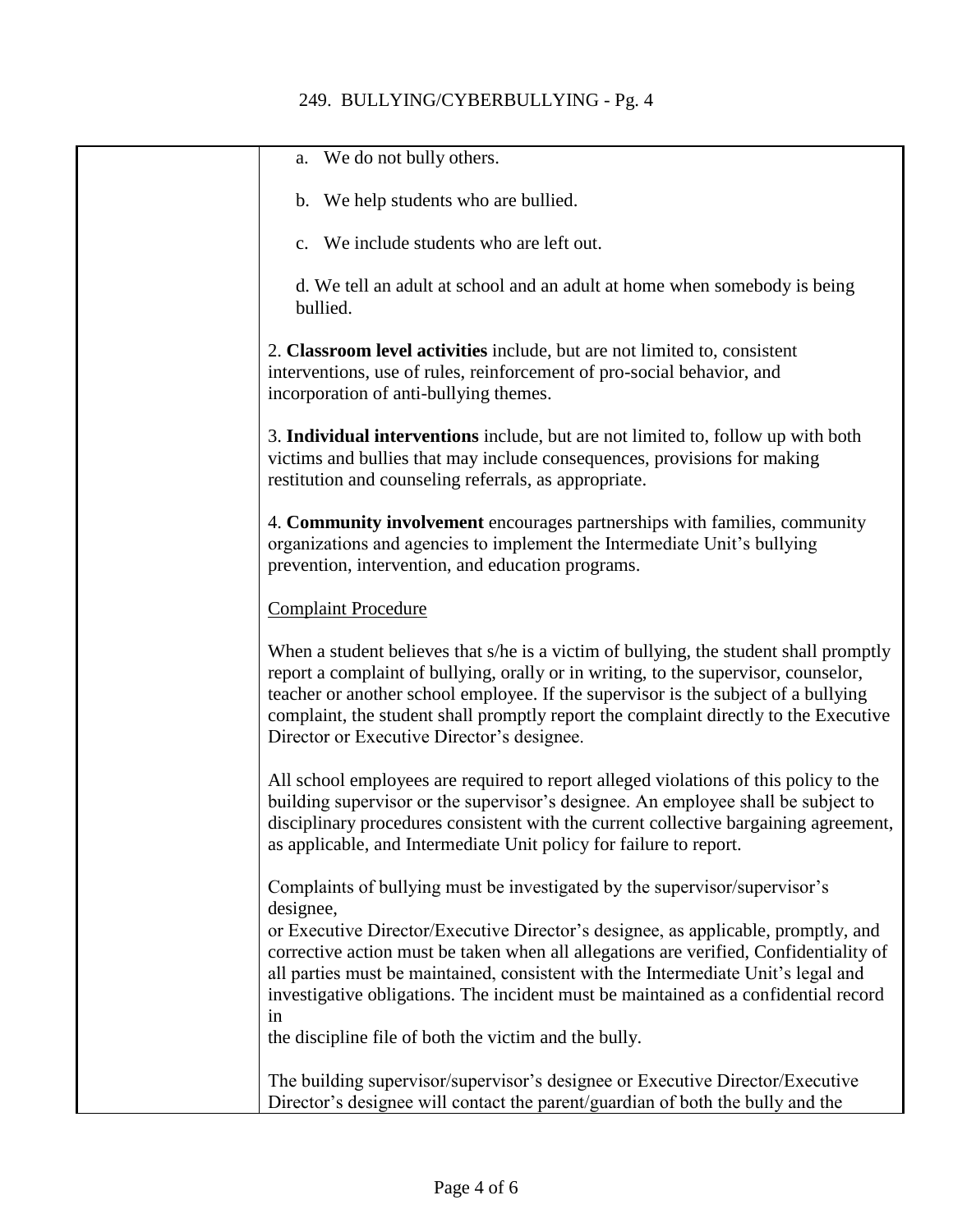## 249. BULLYING/CYBERBULLYING - Pg. 5

|                              | victim.                                                                                                                                                                                                                                                                                                                |
|------------------------------|------------------------------------------------------------------------------------------------------------------------------------------------------------------------------------------------------------------------------------------------------------------------------------------------------------------------|
| SC 1303.1-A<br>Pol. 218, 233 | <b>Consequences For Violations</b>                                                                                                                                                                                                                                                                                     |
|                              | A founded charge against an Intermediate Unit employee shall subject such<br>employee to disciplinary action, up to and including discharge.                                                                                                                                                                           |
|                              | A founded charge against an Intermediate Unit student shall subject such student to<br>disciplinary action, consistent with the Code of Student Conduct. Appropriate<br>consequences and remedial actions range from positive behavioral interventions to<br>and including suspension or expulsion, which may include: |
|                              | } Counseling within the Intermediate Unit or school.                                                                                                                                                                                                                                                                   |
|                              | } Parental conference.                                                                                                                                                                                                                                                                                                 |
|                              | } Loss of school privileges.                                                                                                                                                                                                                                                                                           |
|                              | } Separating the student(s) being bullied from the perpetrator, reassignment to<br>another classroom or school bus.                                                                                                                                                                                                    |
|                              | } Exclusion from school-sponsored activities, warnings, usage restrictions, loss<br>of privileges                                                                                                                                                                                                                      |
|                              | { Oral or written reprimands.                                                                                                                                                                                                                                                                                          |
|                              | Betention.                                                                                                                                                                                                                                                                                                             |
|                              | } Suspension.                                                                                                                                                                                                                                                                                                          |
|                              | Expulsion.                                                                                                                                                                                                                                                                                                             |
|                              | } Referral to law enforcement officials, legal proceedings                                                                                                                                                                                                                                                             |
|                              | Any violation of this policy shall be considered an infraction of the Code of<br>Student Conduct and any other applicable Intermediate Unit policy, with discipline<br>implemented accordingly on a case-by-case basis. Any violation of the<br>Pennsylvania Crimes Code will be reported to the police department.    |
|                              | Victims and their parents/guardians shall be made aware of appropriate counseling,<br>agency services and safety plan developments described in the Intermediate Unit's<br>victimization procedures.                                                                                                                   |